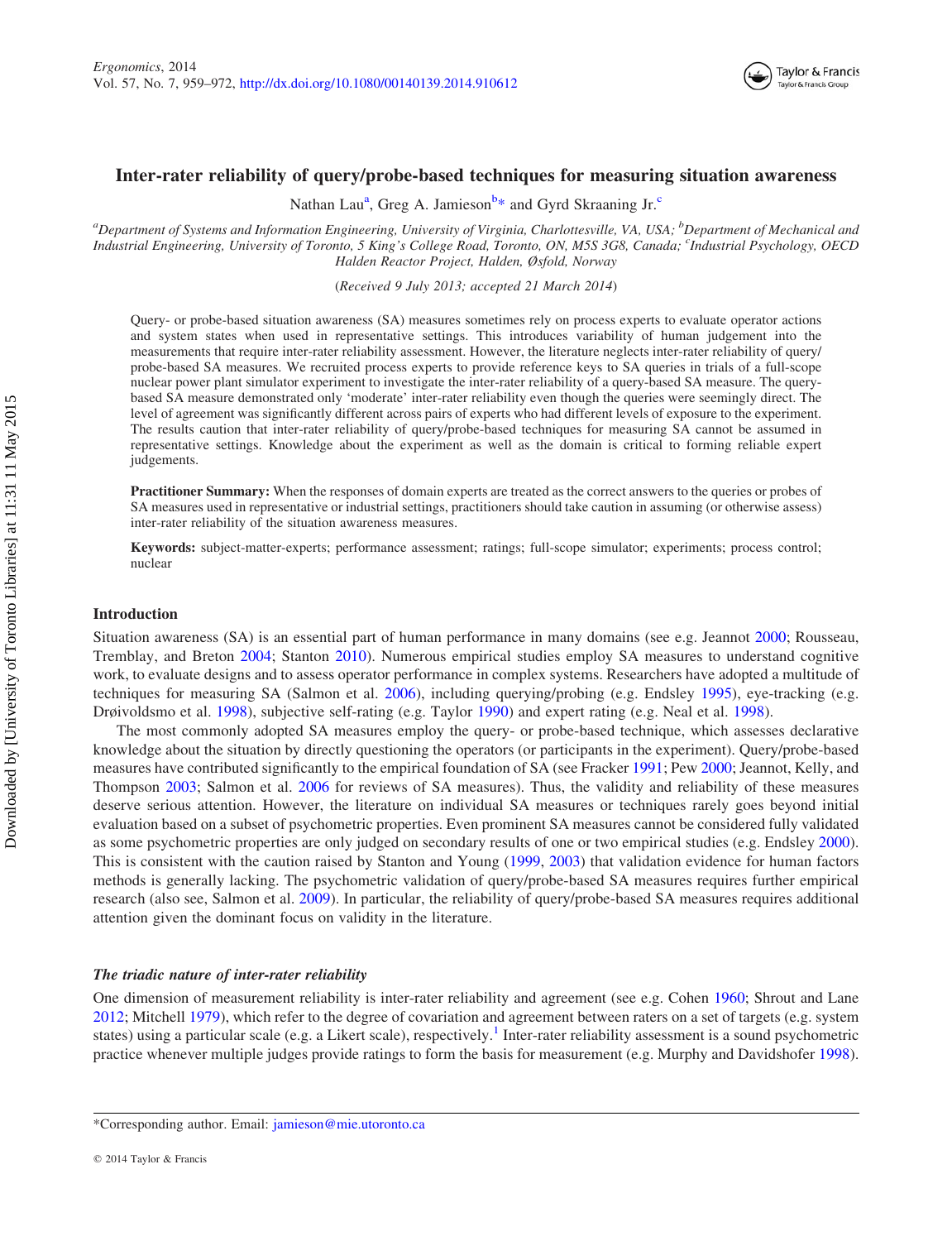For work settings where measurement or judgement criteria are difficult to define (e.g. medicine), inter-rater reliability is a prevalent topic of discussion for researchers and practitioners.

Inter-rater reliability has a triadic nature comprising (i) the raters, (ii) the rating instrument/measure and (iii) the target/ situation. First, the raters differ from one another in background knowledge, interpretation of the rating instruments and judgement of available information. For example, Eckes (2008) conducted an empirical study on writing assessment, identifying six rater types through two-mode clustering analyses. The similarities between raters are estimated by the intraclass correlation coefficient –  $\rho$  (Maxwell and Delaney 1990). Training raters on the targets and the measurement instruments often increases  $\rho$ , thereby improving inter-rater reliability (e.g. Bernardin and Buckley 1981; Stuhlmann et al. 1999; Miller et al. 2003). Training may adopt a psychophysical approach, such as applying constrained scaling to calibrate the raters on specifics scales (Boring 2003; Boring and West 2008), if manipulation on physical or well-defined dimensions is available and relevant for the judgement. Identifying these well-defined dimensions for calibration in representative settings can be challenging. Some research has examined training for reliability in detail. For instance, Lievens (2001) showed that schema-driven training led to higher inter-rater reliability than data-driven training. Based on their study of observational SA assessment in a representative nuclear process control setting, Patrick et al. (2006) assert that the judges' familiarity with the experimental apparatus (i.e. the full-scope simulator) and scenarios is as critical to the study outcome as the judges' knowledge of the rating instruments.

Second, the measurement *instruments* are developed to guide and quantify the judgement of the raters. Methodological details such as the procedures and formats of the instrument can affect the rating variability. Conway, Jako, and Goodman (1995) conducted a meta-analysis of interview rating studies for personnel selection, discovering an interaction effect that standardising questions and responses improved inter-rater reliability more for interviews conducted by individual raters than for interviews by all raters simultaneously. Jonsson and Svingby (2007) reviewed the literature in education, concluding that topic-specific and analytical scoring rubrics could improve inter-rater reliability.

Third, the target/situation dictates the level of cognitive demand on the raters. Viswesvaran, Ones, and Schmidt (1996) and Conway and Huffcutt (1997) conducted meta-analyses on job performance rating studies, discovering that performance categories (e.g. communication competence vs. productivity) and job complexities could lead to significantly different inter-rater reliability. Similar findings on inter-rater reliability differences across performance categories also appear in the education literature (e.g. Ramos, Schafer, and Tracz 2003). Though often manipulable in controlled research settings, the nature of targets associated with low inter-rater reliability, such as diagnosis of complex medical cases, is not changeable in practice. In representative experimental settings, researchers face the challenge of maintaining strict control over scenario developments as participants introduce their own dynamics (Patrick et al. 2006). Thus, some measurements with low interrater reliability are simply interpreted with caution as researchers try to advance training and measurement techniques related to the targets of interest. In other cases, measurements are improved through consensus of multiple raters (Stemler 2004). That said, some targets are intrinsically more difficult to judge than others – irrespective of the quality of the raters and instruments employed.

In summary, the degree of inter-rater reliability can be attributed to the characteristics of the raters, measurement methods and the targets.

#### Query/probe-based SA measures

The literature contains a number of query/probe-based SA measures, several of which target specific domains. The most prominent is the Situation Awareness Global Assessment Technique (SAGAT; Endsley 1988, 2000). Other query/probebased measures (some of which are proposed as SAGAT variants) include Situation Awareness Control Room Inventory (SACRI; Hogg et al. 1995) for process control; Situation Present Assessment Method (SPAM; Durso et al. 1998), Situation Awareness Verification and ANalysis Tool (SAVANT; Willems and Heiney 2001), Situation Awareness bei Lotsen der Streckenflugkontrolle im kontext von Automatisierung<sup>2</sup> (SALSA; Hauss and Eyferth 2003) and Situation Awareness for Solutions for Human-Automation (SASHA; Jeannot, Kelly, and Thompson 2003) for air traffic control; QUantitative Analysis of Situation Awareness (QUASA; McGuinness 2004) for command and control and Analog SAGAT (ASAGAT; Gatsoulis, Gurvinder, and Dehghani-Sanij 2010) for tele-robotic control. The degree of psychometric evaluation varies across these query/probe-based SA measures, and only secondary empirical data on inter-rater reliability are available for SAGAT, SACRI and SALSA.

Query/probe-based measures share the feature of eliciting and assessing declarative knowledge of the operators (or participants) about the situation by direct questioning either during a pause (i.e. query) or in real-time (i.e. probe) during system (or simulator) operations. For example, QUASA asks operators to answer true or false to statements such as, 'The Commander of the [ ... ] Air Force has recently resigned over corruption charges' (McGuinness 2004). The appeal of the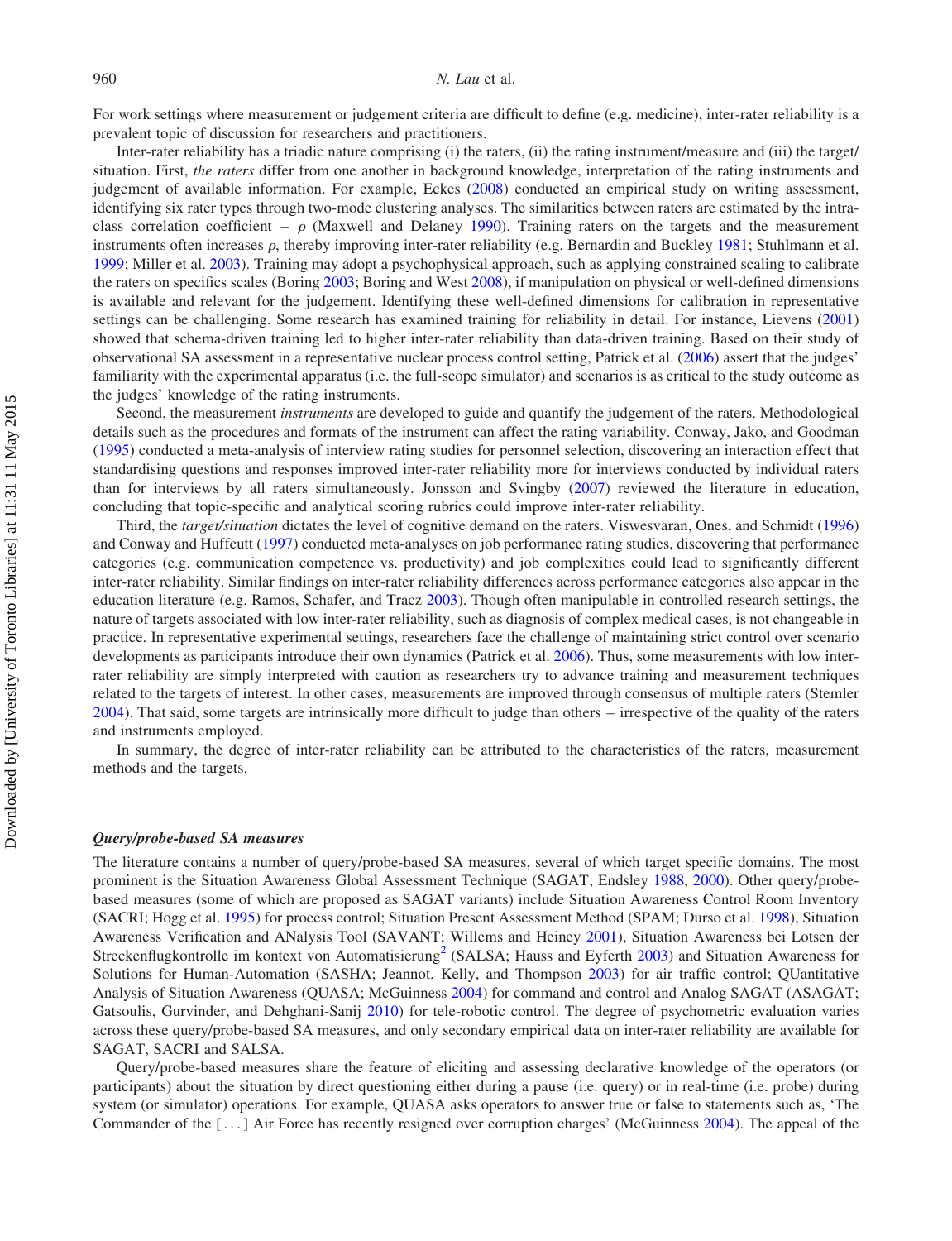### Ergonomics 961

technique lies in the clear or 'direct' relationship between the measurements and the SA notion, minimising the need for inferences in the interpretation (see e.g. Endsley 1995).

Query/probe-based measures diverge in their methodological details in the preparation, data collection and analysis phases of a study. The preparation phase involves creating a set of questions and defining the time for administering them. Some measures prescribe task analysis to help generate the questions (e.g. SAGAT) while others rely on process experts to create an inventory of questions (e.g. SPAM, SAVANT, SACRI). Some measures prescribe relatively standardised questions and responses to focus on specific domains or SA dimensions (e.g. metacognition in QUASA) whereas others prescribe no restrictions to allow a broad range of domain applications (e.g. SAGAT). Some measures simply augment existing measures. For example, ASAGAT employs SAGAT with continuous (as opposed to categorical) response options and is advocated for tele-robotic control. Finally, SA measures offer differing guidance on query timing. Some measures recommend random selection to minimise cuing (e.g. SAGAT, SPAM) while others recommend strategic selection to account for scenario events (e.g. SASHA).

The *data collection phase* involves administering the queries/probes. For this phase, the biggest difference between measures is whether the questions are administered in real time (i.e. probes) or during a pause (i.e. queries) of a scenario trial. The sensitivity and validity of both methods are a matter of ongoing debate (cf., Durso, Bleckley, and Dattel 2006; Jones and Endsley 2004).

The *data analysis phase* involves processing experimental data to arrive at a final score. Once again, query/probe-based SA measures differ in how this is done. Most measures recommend using the simulator log data to form the basis of correct answers, though expert judgement is permitted (e.g. SAGAT). However, some measures rely solely on expert judgements (e.g. SASHA). The calculation for the final scores is typically percentage correct, although a few measures employ signal detection theory (e.g. SACRI, QUASA). The scoring methods can constrain the response alternatives at the data collection phase. For instance, SACRI and QUASA have a relatively standardised format for their response alternatives so that signal detection theory can be employed.

To date, the development of query/probe-based SA measures have emphasised improving sensitivity and validity or satisfying unique requirements of a domain. To our knowledge, there is no literature specifically examining inter-rater reliability of any query/probe-based SA measure in detail, despite the importance indicated by psychometric research. This may be because early psychometric research on SA measures mainly involved controlled experiments with limited system or scenario complexity, thereby alleviating the need for expert judgements. However, inter-rater reliability becomes relevant when experts are recruited to develop and score query/probe-based SA measures in representative settings.

In these settings, process experts are often needed to interpret system states and operator actions relative to queries/probes. As complexity increases the interpretation of these indicators, actions and effects becomes challenging. Multiple indicators must be interpreted relative to operating contexts and several sets of control actions can be equally satisfactory for a given operating situation. For this reason, experts often provide critical support in the preparation and data collection phases of representative experiments. For query/probe-based SA measures, researchers and practitioners typically rely on experts (i) to formulate a set of relevant queries or probes to assess operator knowledge about the situation and (ii) to determine the correct responses for the event-dependent operating conditions created by operator responses to scenario events in individual experimental trials. This reliance is exemplified by the SAVANT (Willems and Heiney 2002) and SACRI (Hogg et al. 1995) methods, developed for use with full-scope simulators in air traffic control and nuclear process control, respectively.

The only empirical treatments of inter-rater reliability of query/probe-based measures are the secondary results of (i) a nuclear simulator experiment employing SACRI (Hogg et al. 1995), (ii) an air-traffic control experiment employing SALSA (Hauss and Eyferth 2003) and (iii) a flight simulator experiment employing an adapted version of SAGAT (Prince et al. 2007). In the first study, SACRI demonstrated an inter-rater reliability of 0.93 in comparing 468 query responses about directional changes of process parameters (e.g. increasing or decreasing) between two raters. There are two limitations to this result. First, Hogg et al. did not specify the inter-rater reliability statistic. The reliability could be inflated if the statistic (e.g. Pearson moment product correlation) does not account for chance agreements (see e.g. Cohen 1960). Second, the responses do not appear to depend on cognitive judgements or information processing necessary to obtain the SA that the queries were intended to elicit. Specifically, the raters provided response keys after the experimental trials based on criteria that were pre-defined for viewing graphs rather than impacts on the nuclear process, potentially translating a demanding information-processing task to a perceptual judgement task.

In the second study, Hauss and Eyferth (2003) examined the degree of agreement between experts in identifying relevance of aircraft parameters for the SALSA measure and reported an inter-rater reliability statistic of 0.73 based on 15 air traffic situations. The authors omitted detailed descriptions of the experts and statistics, both of which are needed to interpret this result.

In the third study, Prince et al. (2007) examined the degree of agreement between two raters scoring 41 crews of participants on 48 queries in a flight simulator experiment using a heavily adapted SAGAT measurement method.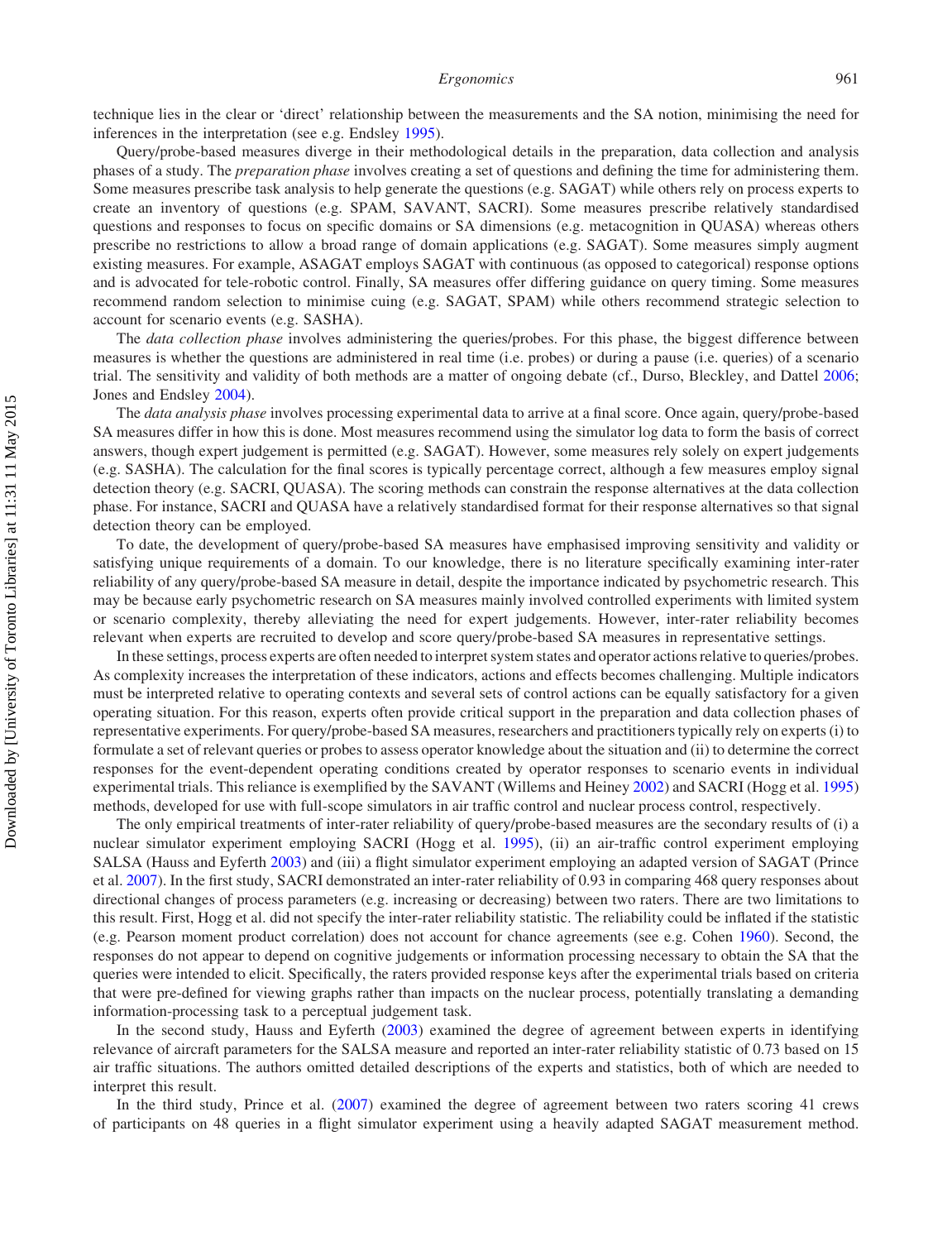## 962 *N. Lau* et al.

The correct responses in this study were provided by a third expert and applied by the two raters, who assigned a score between one and five to individual participant answers. The adopted measurement method was a mixture of rating scaleand query/probe-based techniques. Prince et al. reported a Pearson product-moment correlation of 0.88. The Pearson product-moment correlation is not an ideal inter-rater reliability statistic because it does not account for chance agreement (e.g. Shrout and Lane 2012) between raters. The authors also omitted detailed descriptions of the experts and rating environment, both of which are needed to interpret this result.

To our knowledge, these three studies provide the only empirical evidence on inter-rater reliability of query/probebased SA measures.<sup>3</sup> Although the statistics reported appear to be good on the surface, these studies present significant limitations to drawing generalisable conclusions about inter-rater reliability. This represents a severe gap in the literature. Additional empirical evidence is necessary to provide clearer references for estimating inter-rater reliability of query/probebased SA measures and to inform methods for training raters, refining measures and developing scenarios/targets.

## Overview

To address the paucity of inter-rater reliability assessment, we recruited process experts to provide reference keys based on data collected from a full-scope nuclear power plant simulator experiment at the OECD Halden Reactor Project (HRP). In the experiment, licensed operators completed scenarios designed to study the effects of new control room technology on human performance. Process experts provided reference keys to the SA queries based on their observation of operator control actions and process displays during each scenario trial. The full scope-simulator experiment provided a representative nuclear process control environment that required operators to draw on their domain expertise to monitor the process and to answer the SA queries.

## Method

We describe the study in five parts. The first part describes the raters – the process experts – whose qualifications are particularly relevant to interpreting information about the targets of the rating task. The second part describes the rating instrument – the SA measure – which exemplifies key features of query/probe-based measures. The third part describes the rating targets – the parameter behaviours in the experimental trials – the interpretation of which impose substantial cognitive demands given the complexity of the representative environment. The fourth and fifth parts describe the environment and procedure for the experts performing the rating task, respectively.

### Raters

Three process experts participated in this study. (To avoid confusion between the two sets of participants, process expert refers to the rater in the inter-rater reliability study, and operator refers to the participants in the full-scope simulator study.) The process experts provided written consent to allow their ratings and individual descriptions to be included in reports of the study, despite the high likelihood of being identified by others in their organisation from those descriptions. Given the small number of raters, their characteristics were important for the interpretation of results.

Process expert A had supported HRP research activities for two years leading up to the experiment without any experience of providing reference keys to any query/probed-based measures previously. He worked as a control room operator for over a decade and helped develop the test simulator. He designed the scenarios for the experiment and identified the process parameters for the SA queries (see 'Rating targets – full-scope simulator experimental trials' section). He also advised HRP scientists on the simulated nuclear processes and operations.

Process expert B was a recently retired shift supervisor at the plant that the test simulator replicates. He had worked as a shift supervisor for over three decades and participated in about ten HRP simulator studies prior to this experiment. He was an operator participant in the pilot trials of the experiment.

Process expert C had supported HRP research activities for over a decade leading up to the experiment with prior experience of providing the reference keys to the queries in earlier experiments. He had previously worked as a control room operator for over a decade and was a major contributor to the development of the simulator. He co-developed several experimental manipulations, programmed the scenarios and advised other HRP scientists on the simulator nuclear processes and operations.

Based on their experience, all three process experts were deemed qualified to support experiment preparation and collect human performance measurements. The process experts had different levels of experience with the simulator and with the experiment; both of which may have influenced their answers to the SA queries because knowledge of the simulator and experiment can improve judgement on the effects of scenario events and operator actions on the nuclear process and thus enhance the inter-rater reliability.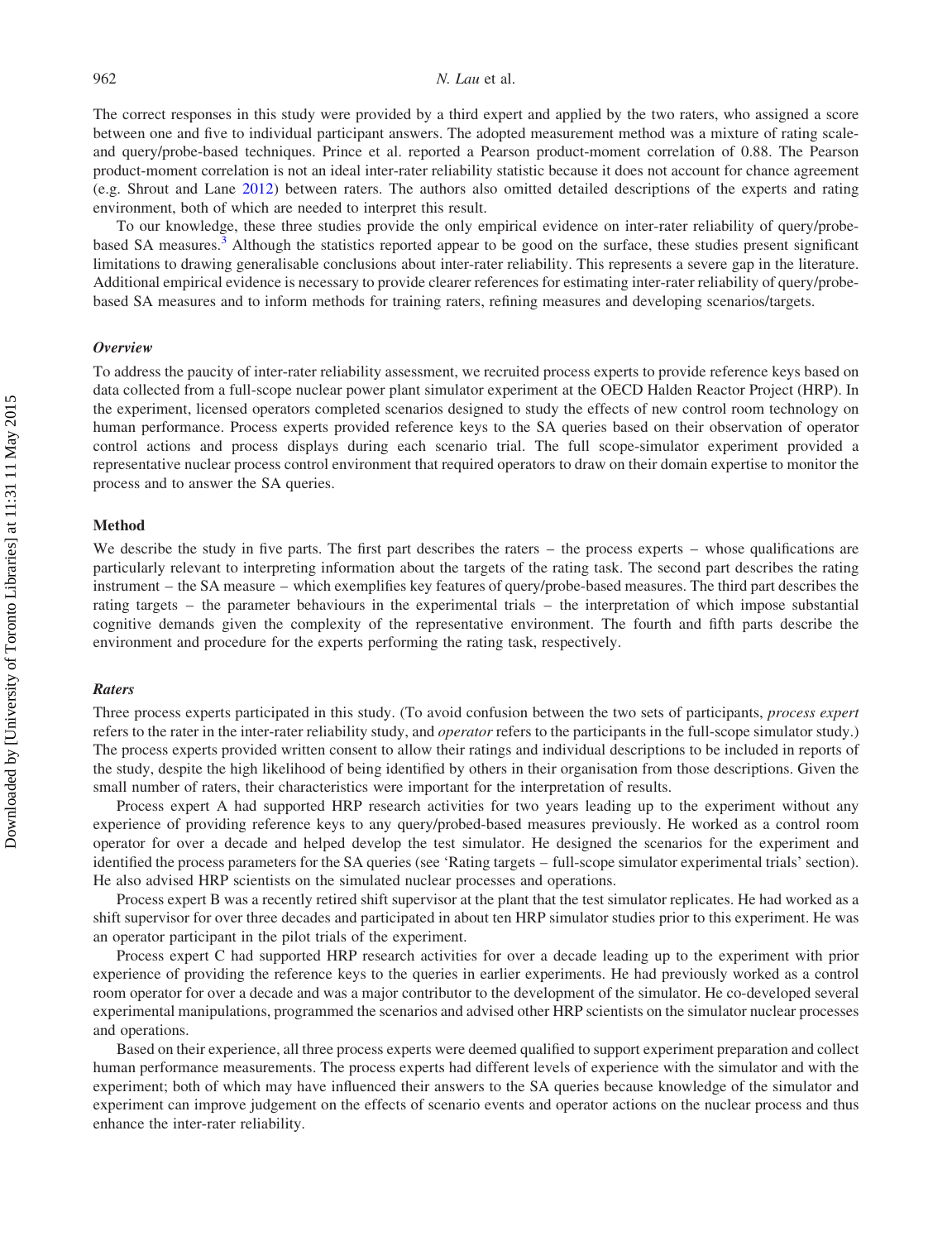#### Rating instrument – SA measure

The query/probe-based SA measure was an adaptation of SACRI, operationalising SA as *accurate detection of meaningful* changes in relevant parameters of process plants. During the preparation phase, a process expert determined relevant process parameters (i.e. sensor readings in the plant) that represented the operating context and process events in the scenario. Parameters were deemed *relevant* if the process expert concluded that the behaviours of the parameters must be known to the operators to complete the scenarios successfully. The awareness of these parameter behaviours in the recent past was elicited through administration of queries of the form specified in Figure 1. An example of such queries would be: 'Recently, the total feedwater flow 312KA031 has?' The response alternatives were – (i) increased, (ii) stayed the same and (iii) decreased – forming a theoretically comprehensive set. The operators (including the experts) were instructed to disregard random fluctuations or noise in the nuclear process, and to select the *most recent behaviour* of the critical parameters in the queries for each scenario period. The operators had full discretion to define the time window that constitutes 'recent' because this is considered part of monitoring industrial plants. This measure standardises the queries except for selection of parameters (which were scenario-dependent) and fully standardises the response alternatives.

During data collection, a process expert froze the simulator while the operators answered the queries without any access to process displays. The operators' answers are labelled responses. The process expert simultaneously answered the queries with access to the process displays and a-priori knowledge of the process faults. The process expert's answers are labelled reference keys. Final scores were calculated as the proportion correct (or matches) between the responses and reference keys.

This measure is sufficiently illustrative of query/probe-based SA measures (also see the 'Query/probe-based SA measures' section). Similar to other query/probe-based measures, this measure elicits the operator's declarative knowledge by directly questioning participants during pauses in the scenarios. The queries are highly standardised to elicit operator awareness of specific parameter behaviours, differing only in terms of parameter selection. Further, the response alternatives are fully standardised and fixed for all queries. The form of the queries and responses in this measure does not violate any constraints prescribed by any query/probe-based SA measure. Similarly, the query administration process is similar to many existing measures. The reliance on process experts for correct answers is an accepted practice (Endsley 2000). In essence, it is conceivable that other query/probe-based measures could administer similar questions for assessing SA. The empirical results here would therefore serve as a reasonable reference for estimating inter-rater reliability for query/probe-based SA measures in representative settings.

### Rating targets – full-scope simulator experimental trials

The SA measure was employed in a full-scope nuclear power plant simulator experiment, recruiting nine crews of licensed operators. The targets of the rating task for the process experts were the parameter behaviours in relation to the scenario events and operator control actions.

The experiment employed the HAlden Man-machine laboratory BOiling water reactor (HAMBO; Karlsson et al. 2001; Øwre et al. 2002), simulating a 1200 MW facility. The crews, each composed of three operators with different roles, were to operate the plant simulator for eight scenarios as if they were on duty. Each scenario introduced a unique set of process faults (e.g. a stuck valve) at different times to challenge the crews in operating the simulator. Consequently, the parameter behaviours varied according to both scenario events and operator control actions. Every scenario trial was divided into two periods by a freeze for administering queries (Figure 2).

## Rating environment

The inter-rater reliability study was conducted in three parts. Part I collected data from two process experts who provided reference keys to SA queries from the observation gallery during the scenario trials of two crews. Part II collected data from

**Query Structure:**

Recently, the [parameter, code] has:

**Response Alternatives:**

Increased/Stayed the same/Decreased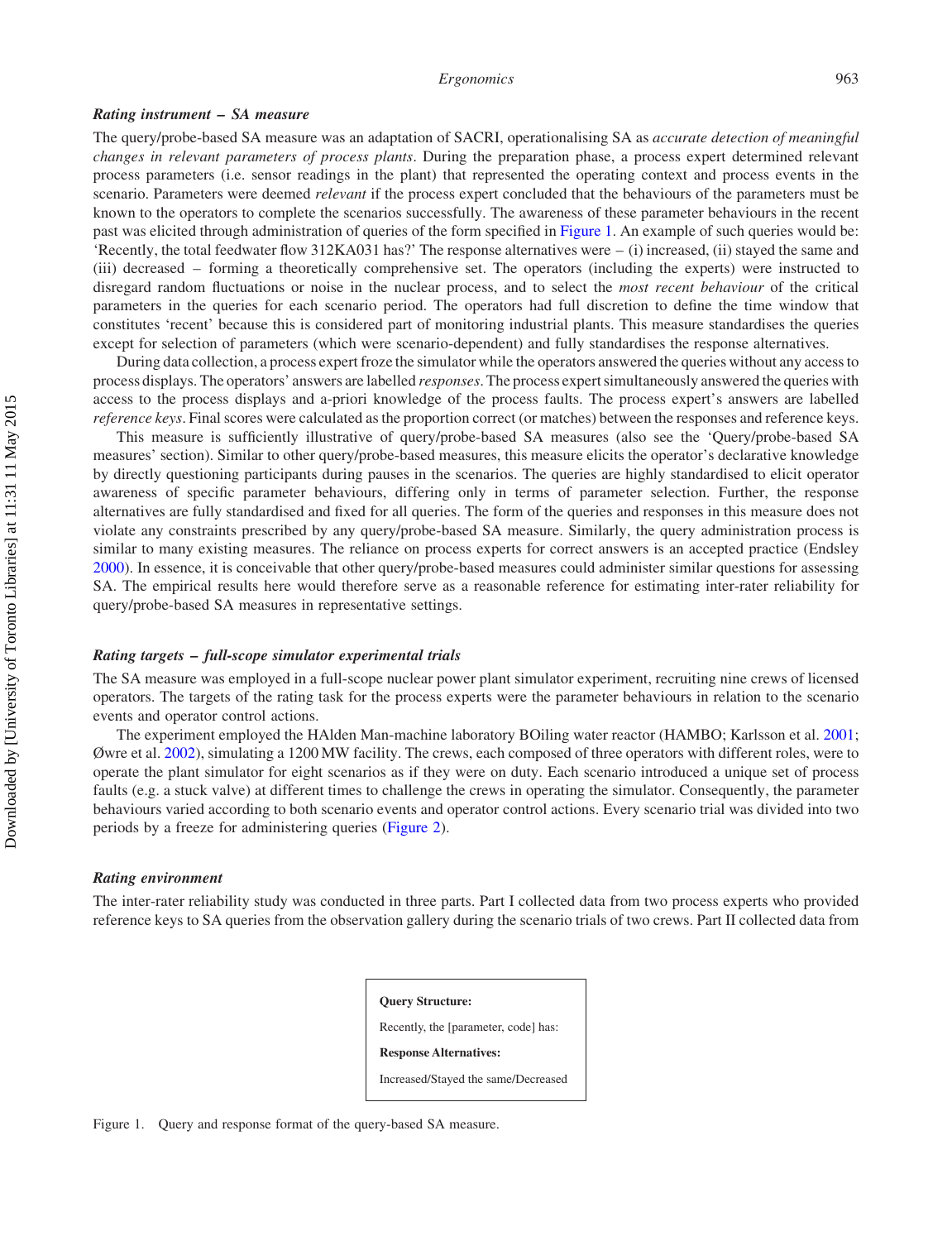

Figure 2. Overview of the scenario structure.

one additional process expert who provided reference keys to the same queries after the experiment based on graphs of the parameters generated from the simulator log for the trials of the same two crews. Due to differences in rating environment (and procedure) between Parts I and II, Part III collected data from the same three process experts following the same protocol as in Part II to verify the results from Parts I and II.

## $Part I - real-time data collection$

Part I was conducted in the observation gallery (Figure 3) in parallel with the data collection. Process experts A and C operated the simulator and implemented the scenarios. Process expert A acted as field operator, electrician, plant manager and other roles as necessary by responding to phone calls from the simulator control room. Process expert A also provided the reference answers to the SA queries and rated operators on other performance scales (also see, Lau, Jamieson, and Skraaning 2012). Process expert C was the designated technical support person for simulator operations but did not provide reference keys during Part I due to his high workload.

Process expert B provided reference keys to the SA queries for the inter-rater reliability study. Process expert B occupied a workstation (Figure 4) with (i) two displays for process information, (ii) earbuds for audio feed from the control room, (iii) a laptop for inputting scores/ratings, (iv) a pair of binoculars for observing operators, (v) descriptions of the scenarios, (vi) pen and paper for note taking and (vii) a pair of ear muffs for muting any discussion on operator performance in the observation gallery. An opaque, black curtain was installed between process experts A and B.

### Part II – post-experiment data collection

Part II was conducted after the data collection for the simulator experiment in a data analysis laboratory, which had a large workstation equipped with a computer and two large LCD monitors to collect data. A human factors researcher was also present in case the process expert C had questions while providing reference keys to the SA queries. The researcher was seated in another desk at a distance, facing away from process expert C.



Gallery Setup - Full-scope Simulator Experiment/Inter-rate Reliability Part I

Figure 3. Observation gallery of the full-scope simulator experiment/Part I of the inter-rater reliability study. PE A, B and C, process expert A, B and C (PE C did not answer SA queries in Part I of the study); EL, experimental leader; LT, laboratory technician.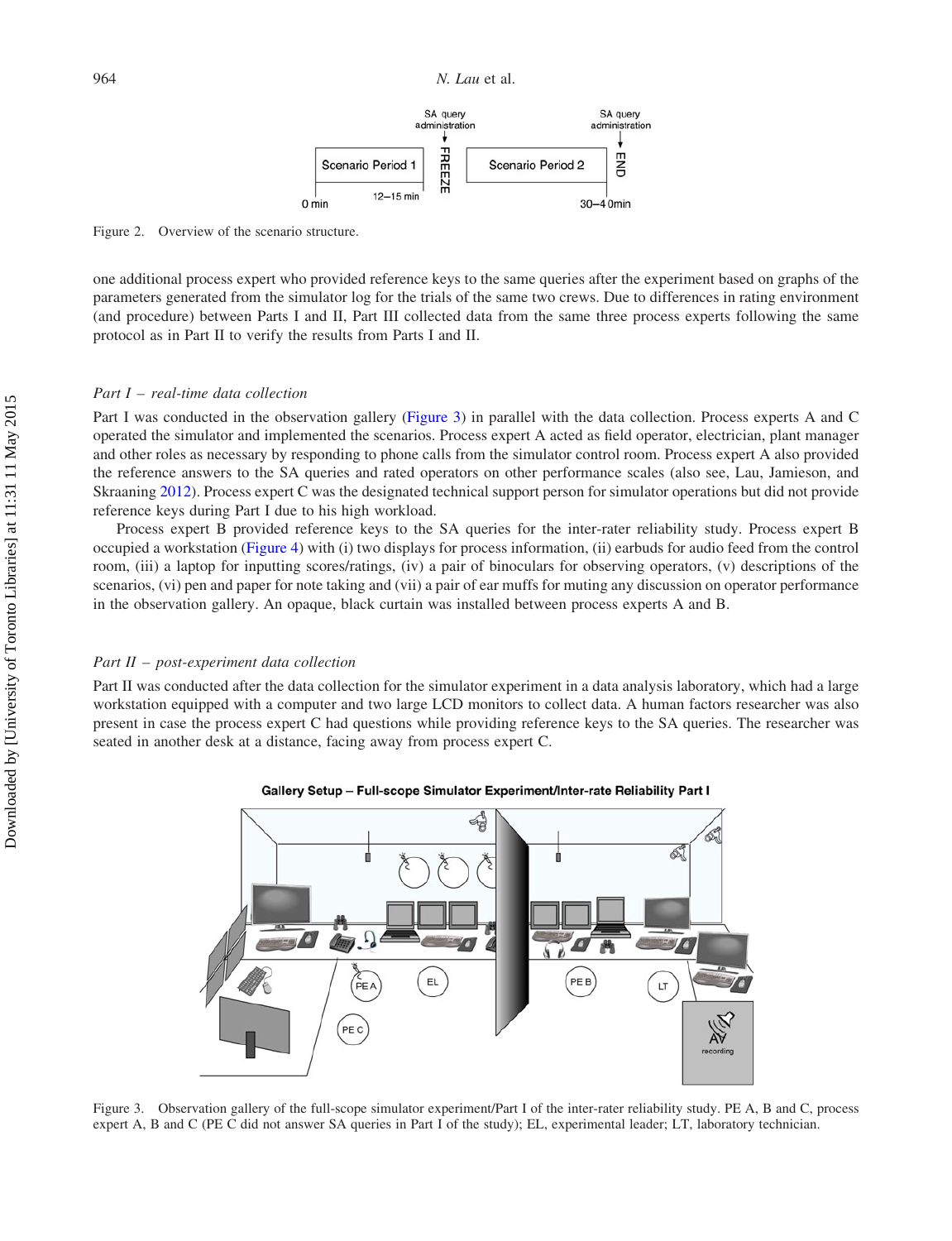

Figure 4. Workstation for PE B in Part I.

## Part III – post-experiment result verification

Part III was conducted under the same conditions as in Part II. Each process expert provided a second set of reference keys individually.

## Procedure

## Part  $I$  – real-time data collection

The process experts were instructed to refrain from discussing the SA measure or operator performance. Process expert A had received instruction on the SA measure in the preparation phase of the full-scope simulator experiment and was verbally introduced to the inter-rater reliability concept and study.

Process expert B (in Part I) answered the SA queries for sixteen trials of two crews in the simulator experiment. His instructions were given in two sessions. The first session consisted of a PowerPoint presentation providing an overview of the inter-rater reliability concept and study. The second session began by reviewing the procedure for answering the SA queries with explanations and examples of the SA queries. The second session ended by familiarising process expert B with the apparatus and data collection tools in the observation gallery (Figures 3 and 4).

Process expert B was seated at his workstation and answered SA queries by entering his response with mouse and keyboard into the computerised questionnaire system, simultaneously and in the same manner as process expert A. Process expert B was new to the role of performance rater in an experimental setting; therefore, we decided a priori to treat the first two trials as practice sessions, with scores omitted from the data analysis. In total, process experts A and B answered 350 SA queries, 44 of which were considered practice.

#### Part II – post-experiment data collection

Part II was conducted four weeks after the simulator experiment. Process expert C was given a brief introduction about the inter-rater reliability study and was verbally instructed to review trend graphs of process parameters and answer the SA queries in the order of crew, scenario and period. Process expert C was familiar with the SA queries because he provided reference keys to similar SA queries in prior HRP experiments.

To support his ratings with contextual information, process expert C was provided with the scenario descriptions and task performance items (Skraaning Jr et al. 2010). Videos of the experimental trials were also available but process expert C did not choose to view any. In total, process expert C answered 328 SA queries in two sessions on the same day, with a lunch break in between. Excluding practice queries, Parts I and II shared 290 SA queries, which formed the final data-set.

The graphs were generated by a java applet, compiled into PowerPoint files and presented on one LCD monitor in the order of crew, scenario and period. The computerised questionnaire system presented the queries and collected the responses on a separate LCD monitor.

### Part III – post-experiment result verification

Part III was conducted ten months after the simulator experiment. Process experts A, B and C followed the same procedure as in Part II to provide a second set of reference keys for the 225 queries pertaining to one crew in the simulator experiment.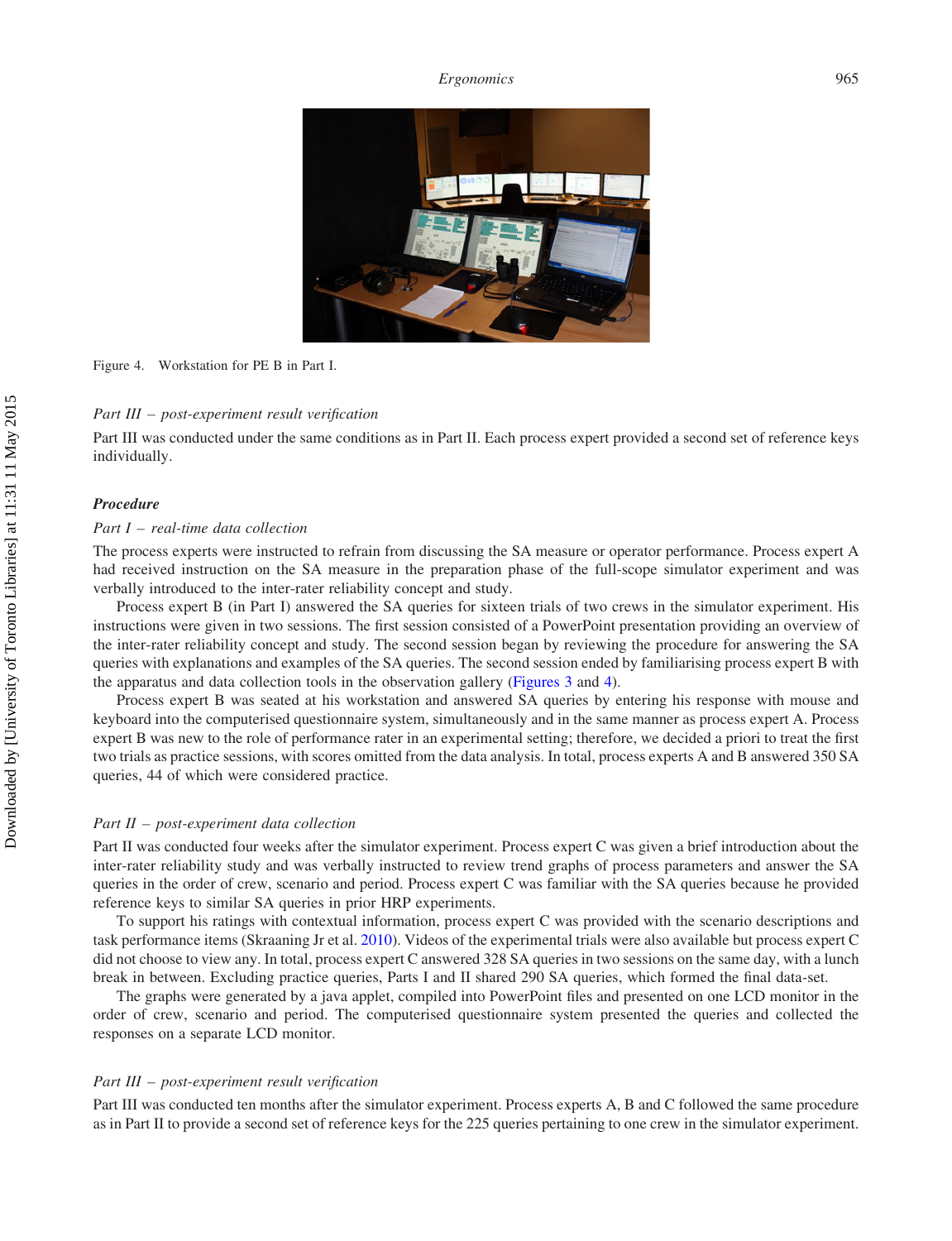Table 1. Descriptive statistics between process experts for Parts I and II.

|                              | $B$ (Part I)         |                     | $C$ (Part II)        |                     |  |
|------------------------------|----------------------|---------------------|----------------------|---------------------|--|
| Process expert               | Agreement proportion | Marginal proportion | Agreement proportion | Marginal proportion |  |
| $A$ (Part I)<br>$B$ (Part I) | 0.676<br>—           | 0.385               | 0.783<br>0.614       | 0.428<br>0.414      |  |

Notes: Agreement proportion refers to the proportion of reference keys matched between two process experts. Marginal proportion refers to the proportion expected from chance association given the data collected.

## Analysis and results

Cohen's Kappa,  $\kappa$  (Cohen 1960) was applied to assess the agreement between process experts.  $\kappa$  is a correlation statistic that adjusts for chance association in a nominal scale and treats raters as exchangeable for generalisation to the rater population (see, Fleiss and Cohen 1973; Shrout and Fleiss 1979). Table 1 presents the proportion of agreement and chance agreement between the process experts that were used to calculate the  $\kappa$  statistics for data collected from Parts I and II. Table 2 presents the proportion and chance agreement for data collected from Part III.

Tables 3 and 4 present the ks between the three process experts based on their reference keys from Parts I and II containing 290 queries, and from Part III containing 225 SA queries, respectively. Figure 5 graphs the inter-rater reliability  $\kappa$  results. For the 225 queries overlapping across the three parts of the study, *intra*-rater reliability was computed for process experts A ( $\kappa = 0.543$ ,  $\sigma = 0.049$ ), B ( $\kappa = 0.572$ ,  $\sigma = 0.048$ ), and C ( $\kappa = 0.604$ ,  $\sigma = 0.050$ ).

The three <sup>k</sup>s calculated using data from Parts I and II formed a range with lower and upper bounds at 'fair' and 'substantial' agreement, respectively. (For a common interpretation of  $\kappa$  values, see Landis and Koch 1977; Sims and Wright 2005; Shrout 1998). For experiments representative of the complexity of industrial settings, 'ideal' agreement between raters is unlikely and 'substantial' agreement would typically be considered acceptable. However, the observed  $\kappa$ values did not positively indicate 'substantial' agreement; thus, the results suggested that this SA measure could not assume inter-rater reliability. Given the difference between rating environment and procedure between Parts I and II, these reliability results needed verification. The <sup>k</sup>s calculated with data collected in Part III formed a range with lower and upper bounds at 'fair' and 'moderate' agreement, respectively, thereby verifying the inter-rater reliability results from Parts I and II.

The differences between the ks were unexpectedly large across rater pairs, prompting an examination of the effect of individual process expert on inter-rater reliability. The statistical significance of the process expert effect on the inter-rater reliability coefficients was tested with multiple comparisons following Holm's procedure for controlling type I error rate (Howell 2002). Table 5 indicates significant reliability coefficients for all  $\kappa$  pairs:  $\kappa_{A,C} > \kappa_{A,B}$  (Z = 2.39, p = 0.02);  $\kappa_{A,C} > \kappa_{B,C}$  (Z = 4.32, p < 0.01); and  $\kappa_{A,B} > \kappa_{B,C}$  (Z = 1.99, p = 0.05) suggesting a significant effect of expert-pairs.

The reliability coefficients should therefore be interpreted with respect to the process expert characteristics (see 'Raters' section) and the experimental procedure (see 'Rating environment' and 'Procedure' sections).

#### **Discussion**

## Inter-rater reliability of query/probe-based SA measures

This study is the first detailed empirical investigation of the inter-rater reliability of a query/probe-based SA measure. In keeping with the triadic nature of inter-rater reliability, we discuss the results in terms of targets, measures and raters.

The targets in this study were representative of the complexity associated with monitoring process plants (see e.g. Mumaw et al. 2000). This complexity may have led to variability in the interpretation of process indicators and constrained inter-rater reliability of the measure. Operator detection of parameter changes is likely a result of not only sensory registration of signals but also of information processing in relation to the operating context. The importance of operating

Table 2. Descriptive statistics between process experts for Part III.

|                                | B (Part III)         |                     | $C$ (Part III)       |                     |  |
|--------------------------------|----------------------|---------------------|----------------------|---------------------|--|
| Process expert                 | Agreement proportion | Marginal proportion | Agreement proportion | Marginal proportion |  |
| $A$ (Part III)<br>B (Part III) | 0.689                | 0.381               | 0.680<br>0.600       | 0.399<br>0.422      |  |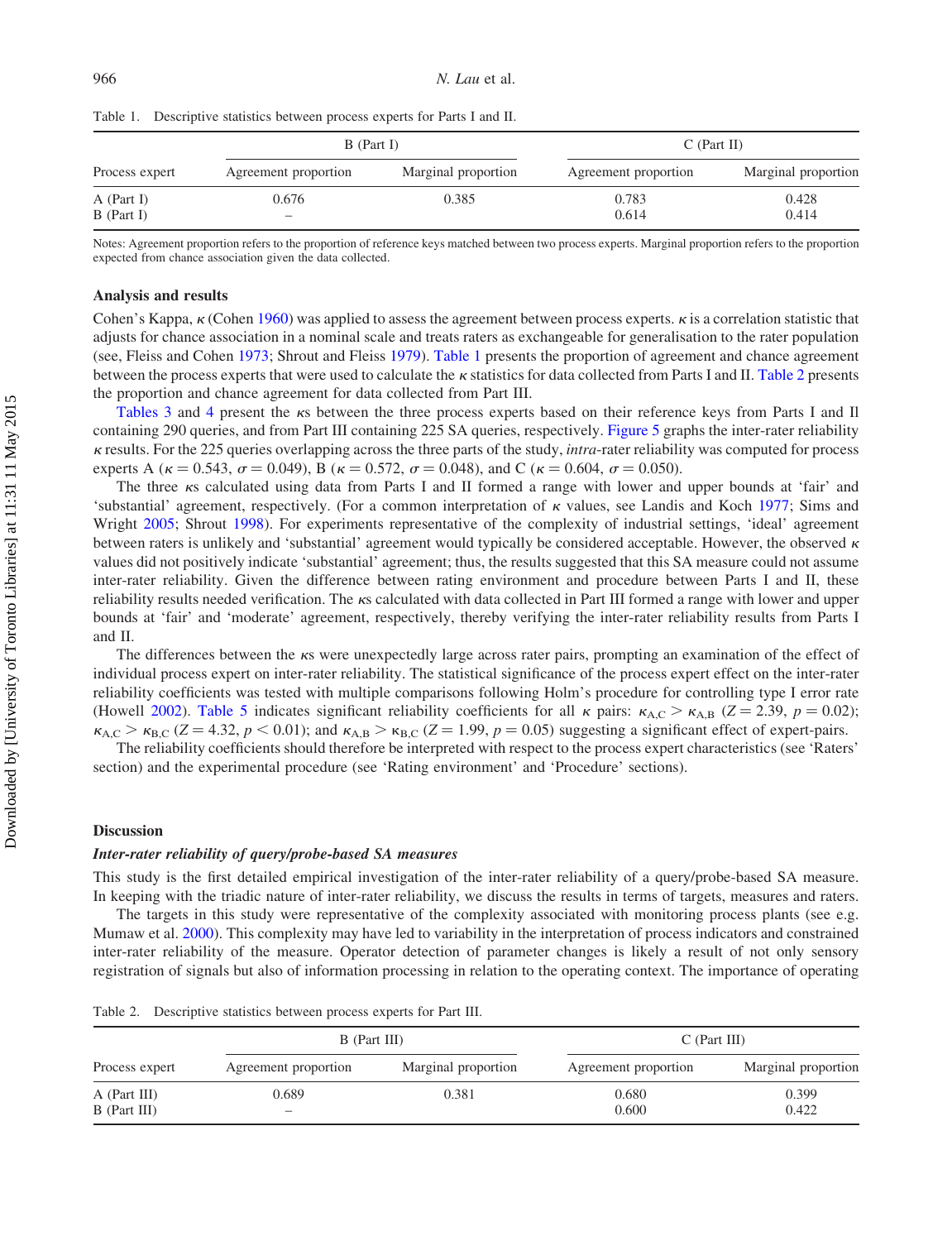|  | Table 3. $\kappa$ statistics between process experts for Parts I and II. |
|--|--------------------------------------------------------------------------|
|--|--------------------------------------------------------------------------|

|                              | $B$ (Part I)                      |          |                | $C$ (Part II)  |  |
|------------------------------|-----------------------------------|----------|----------------|----------------|--|
| Process expert               | к                                 | $\sigma$ | к              |                |  |
| $A$ (Part I)<br>$B$ (Part I) | 0.473<br>$\overline{\phantom{0}}$ | 0.045    | 0.620<br>0.341 | 0.042<br>0.049 |  |

#### Table 4.  $\kappa$  statistics between process experts for Part III.

|                                | $B$ (Part III) |          | $C$ (Part III) |                |
|--------------------------------|----------------|----------|----------------|----------------|
| Process expert                 | к              | $\sigma$ | к              |                |
| $A$ (Part III)<br>B (Part III) | 0.497<br>-     | 0.050    | 0.467<br>0.308 | 0.052<br>0.056 |

context for the simulator was evidenced by process experts frequently referencing the scenario descriptions when providing reference keys to the queries in Parts I and II. Given such complexity, experts do not always agree.

As complexity is inherent to industrial systems (i.e. the targets), research attention must turn to improving the correspondence of the queries and response sets (i.e. the measure) to situations to minimise variability from rater misinterpretation. This SA measure with a relatively standardised set of queries and responses only produced  $\kappa$  results of 'moderate' reliability. Psychometric research from other domains suggests that inter-rater reliability often improves with standardisation of questions and responses (e.g. Conway, Jako, and Goodman 1995) and sometimes varies with different performance dimensions (e.g. Haddock et al. 1999; Jonsson and Svingby 2007; Viswesvaran, Ones, and Schmidt 1996). Guidance on formulating queries to elicit SA should therefore account for system and operational characteristics to maximise compatibility with information processing of the operator in coping with the situation. Further, the query/probebased technique poses a unique challenge to studying psychometrics because queries or probes typically vary from one scenario trial to another. This stands in contrast to static questionnaires or rating scales. That is, all query/probe-based SA measures, which adopt the combination of the SA notion and the query/probe-based technique, intrinsically lead to questions customised for each scenario (i.e. the situation). Customising questions to scenarios is important for sensitivity and construct validity; however, the variation in questions and responses would require multiple studies or meta-analyses to assess any single psychometric dimension. Given the substantial variation in query and response formats of SA



Figure 5. Mean and 95% confidence intervals of  $\kappa s$  for Parts I and II, and III of the study.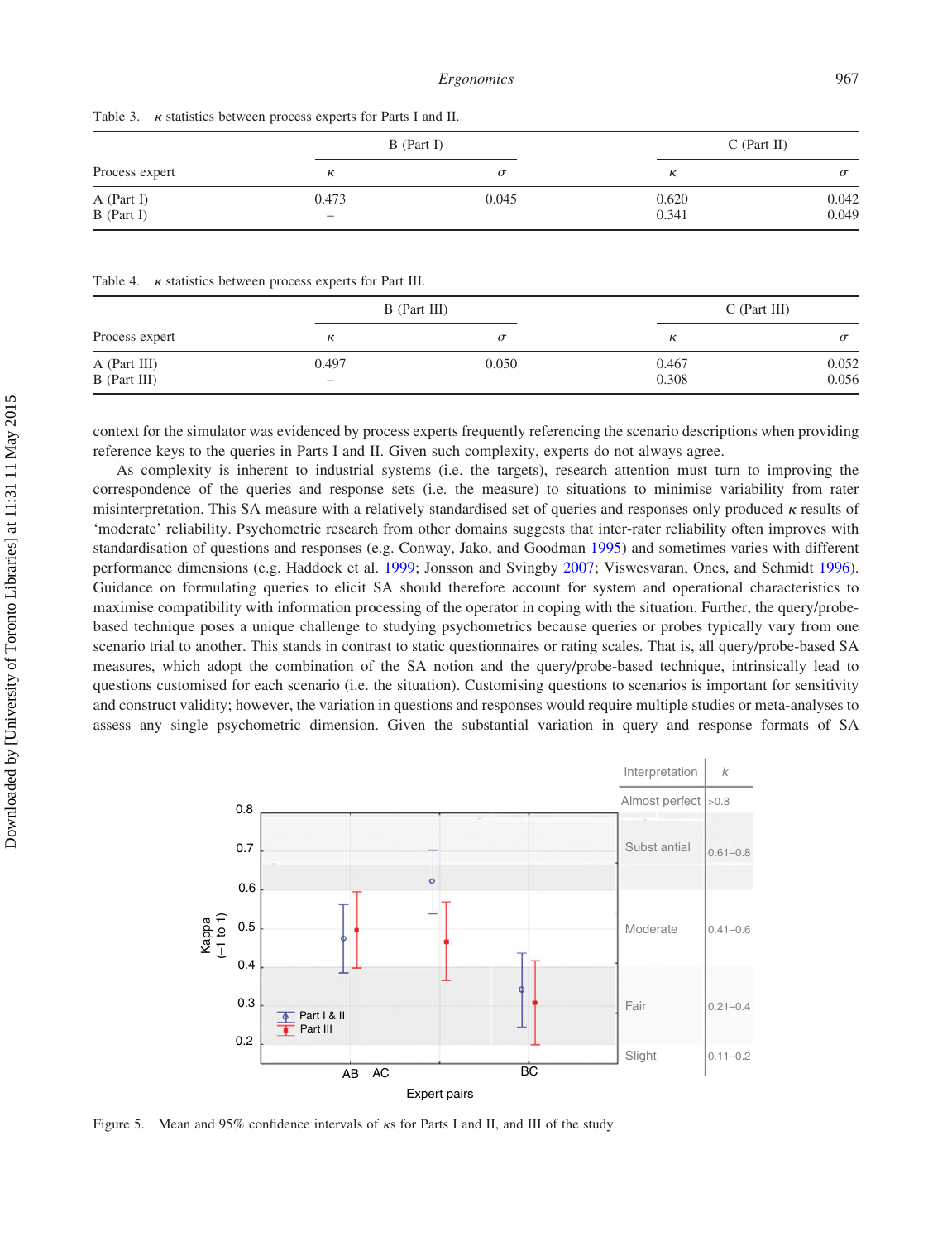|                     | ັ                                | $\sim$ 1 |              |                      |  |    |
|---------------------|----------------------------------|----------|--------------|----------------------|--|----|
|                     | AC                               |          |              |                      |  | BC |
| Process expert pair |                                  |          |              |                      |  |    |
| AΒ<br>AC            | 2.39<br>$\overline{\phantom{0}}$ | $0.017*$ | 1.99<br>4.32 | $0.047*$<br>$0.000*$ |  |    |

Table 5. Multiple comparisons of  $\kappa s$  following the Holm's multistage procedure.

\*Significant effect following Holm's procedure to control for type I error-rate.

measurements across studies and limited psychometric data on those measurements, practitioners cannot assume inter-rater reliability of query/probe-based SA measures, especially in complex or representative settings. This highlights the need for further *guidance and evaluation* on how to formulate and standardise queries/probes and responses that consistently map specific types of information (e.g. parameter changes, diagnosis of process faults, fault severity). In essence, the results of this study suggest that inter-rater reliability should be an explicit consideration in the development and evaluation of any query/probe-based SA measure that relies on experts.

The raters in this empirical study were three process experts with extensive experience in the nuclear power generation domain. The results illustrated the influence that process expert characteristics and data collection procedures had on interrater reliability (see Table 6). Process experts A and C demonstrated the greatest agreement; process experts B and C demonstrated the least agreement; process experts A and B demonstrated an intermediate level of agreement (Figure 5). The most likely explanation can be found in the differences in the degree of involvement of the process experts in the preparation of the experiment and data collection procedures (i.e. Part I vs. Part II). Process experts A and C, both HRP resident experts, were heavily involved in preparing the full-scope simulator experiment and, hence, possessed deep knowledge of the situations. In contrast, process expert B was only exposed to the full-scope simulator experiment as an operator (participant) in the pilot trials. Thus, even though process expert A answered the queries in real time (Part I) while process expert C answered them after the experiment (Part II), they demonstrated the greatest agreement. Process experts A and B, on the other hand, shared the same data collection procedure, resulting in the second highest agreement. Process experts B and C demonstrated the lowest level of agreement as they shared neither preparation of the full-scope simulator experiment nor data collection procedure. Given the circumstances, the variation of inter-rater reliability between experts is not surprising. The clearest implication of these results may be that knowledge of the experiment and scenarios is probably more important than the overall data collection procedure or environment. These results also raise the issue of rater selection and training for representative experiments, an issue that has not been clearly addressed by inter-rater reliability research in general. That research tends to focus on general knowledge, selecting raters according to experience (e.g. years or cases practiced for a particular disorder) or formal credentials (e.g. residents or medical doctors) and training raters about the measures to align their interpretation of the scales. This particular study suggests that researchers should attend to the raters' detailed understanding of the scenarios challenging the operators (i.e. the targets). This resonates with the finding from an observational SA study by Patrick et al. (2006), which was also conducted in a full-scope nuclear power plant simulator. They concluded that rater effectiveness depends heavily on the level of effort invested in designing scenarios, exploring multiple resolutions to process faults, and familiarising raters with the various relevant secondary operator tasks. Further research is necessary to understand rater training and selection for query/probe-based SA measures in representative settings.

Finally, the paradoxical as well as the triadic nature of inter-rater reliability might continually challenge the development of SA measures relying on expert judgement. Inter-rater reliability is likely to be *highest but least relevant* on well-defined, easily agreed-upon, topics and in controlled settings where optimum solutions are computable. Inter-rater reliability is likely to be lowest but most relevant on ill-defined topics requiring expert judgements, and in complex settings

|  | Table 0. Defining characteristics of process experts. |  |  |
|--|-------------------------------------------------------|--|--|
|  |                                                       |  |  |

Table 6. Defining characteristics of process experts.

| Expert A                                 | Expert B                                                | Expert C                                |
|------------------------------------------|---------------------------------------------------------|-----------------------------------------|
| 15+ years operating experience           | 15+ years operating experience                          | 15+ years operating experience          |
| 2 years as process expert in<br>research | N/A, participated in 10 experiments                     | 10+ years as process expert in research |
| Developed simulator                      | N/A                                                     | Developed simulator                     |
| Developed scenarios for experiment       | Participated in pilot experiment                        | Developed scenarios for experiment      |
| Developed measures                       | Reviewed descriptions on the experiment and<br>measures | Developed measures                      |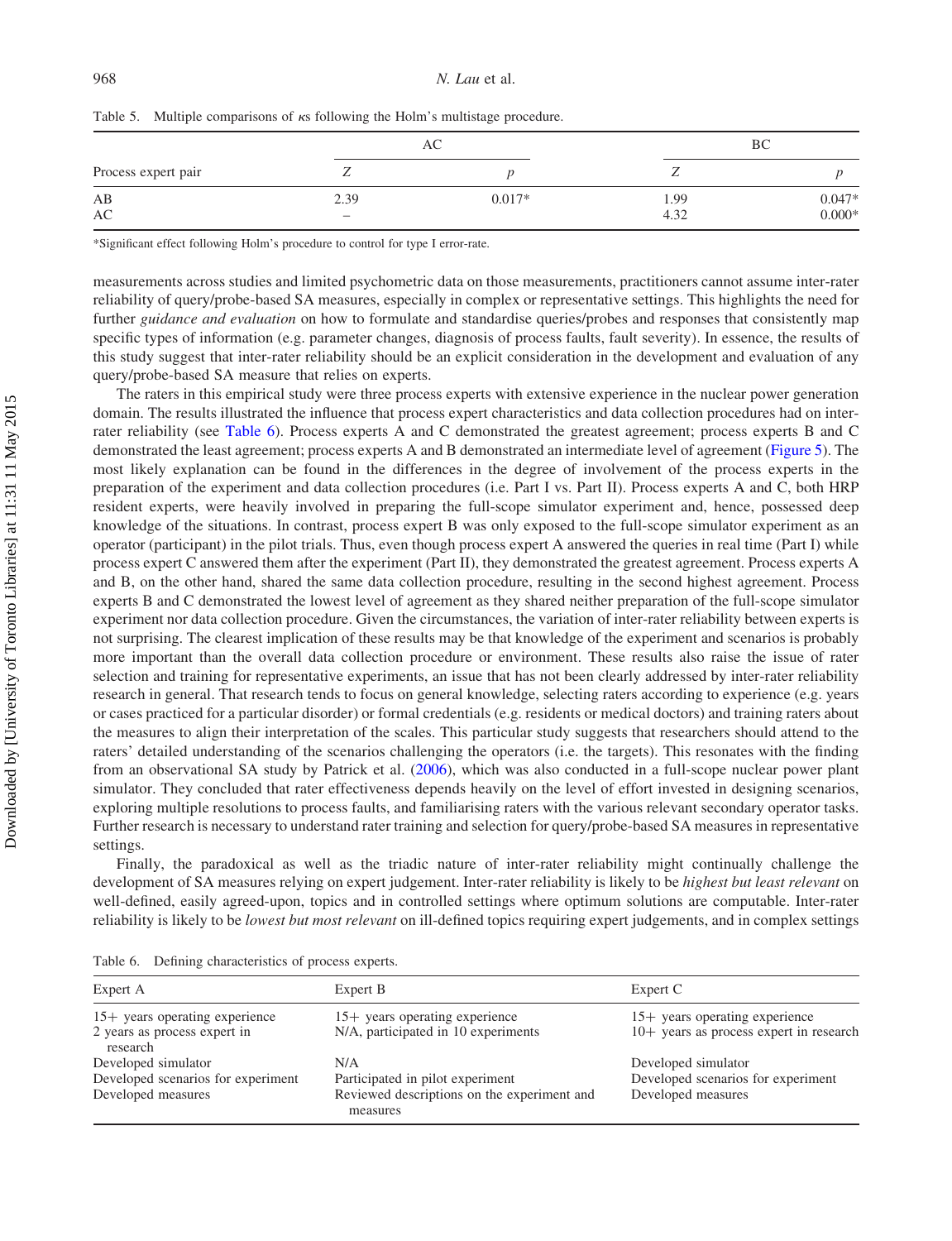### Ergonomics 969

where trade-offs and contexts are critical. In other words, inter-rater reliability is expected to be lower, yet more important, in representative than in controlled settings. Reliance on experts tends to increase with experimental representativeness, thereby elevating the complexity of the queries and risk of disagreement between experts. Kraemer (1992) noted a similar paradox for medical treatment decisions in practice from the point of view of employing consensus of multiple raters, stating that extremely high inter-rater reliability (i.e.  $\kappa > 0.8$ ) suggests single rating to be sufficient whereas moderate interrater reliability (i.e.  $0.2 < \kappa < 0.8$ ) could benefit from consensus of multiple raters. Basically, treatment decisions for wellunderstood medical cases are likely to have high inter-rater reliability requiring minimal attention, whereas treatment decisions for complex medical cases are likely to have moderate inter-rater reliability, requiring multi-rater assessments.

This paradox emphasises the importance of examining inter-rater reliability of query/probe-based SA measures for representative experiments. Given that SA aims to reflect a cognitive human performance dimension in complex systems, some aspects of SA measurements are likely to be complex and ill defined. This leads to reliance on experts and raises concerns for inter-rater reliability. The lack of research attention given to the inter-rater reliability of query/probe-based measures of SA stands in stark contrast to psychometric research in other settings where researchers periodically discuss means to improve upon as well as to evaluate measurements from an inter-rater reliability perspective. Empirical research should experimentally investigate different principles or methods to improve inter-rater reliability of query/probe-based SA measures in addition to providing psychometric indices of existing measures. The empirical results of this study can hopefully prompt further psychometric research for advancing SA measurement techniques and measures.

## Limitations

This inter-rater reliability study has limitations with respect to its triadic nature – rater, method and target. The limitation related to rater is the recruitment of only three process experts. This limitation is moderated statistically by using Cohen's  $\kappa$ , which treats raters as exchangeable, permitting generalisation to rater population. Publications on inter-rater reliability based on two to three raters are not uncommon (e.g. Rosenzweig et al. 1999; Ramos, Schafer, and Tracz 2003; Devitt et al. 1997; Saxton, Belanger, and Becker 2012; Patrick et al. 2006; Prince et al. 2007). Nevertheless, increasing the number of raters would incrementally improve the representativeness of, and our confidence in, the inter-rater reliability statistics. Representative studies are frequently confronted with the trade off between limited access to and validity gained with domain expertise in professional operators.

The limitation related to method is the confounding assessment of rater judgements between interpreting 'recently' (i.e. the time window for judgement) and parameter behaviours. That is, the source of reliability (or lack thereof) may stem from the challenge in determining the time window that was relevant for the queries given the scenario, behaviours that the parameter were exhibiting during that time window, or both. Additional empirical experiments are necessary to identify the attributes of this measure impacting the inter-rater reliability.

The limitation related to target is the variation in the rating procedure between Part I (real-time ratings by experts A and B) and Part II (post experiment ratings by expert C). In contrast, all raters in typical inter-rater reliability studies are given exactly the same tasks and situated in the same environment. Nevertheless, the conclusions from Part I and II are robust given similar results from Part III, in which all three experts followed the same protocol.

Though ideal, controlled conditions with many raters are unrealistic in representative experiments involving process experts whose availability is scarce. It is often impractical to recruit multiple process experts to perform ratings and conduct the identical tasks during data collection for the sake of providing reliability data. Process experts may be responsible for different preparation tasks from one experiment to another. To be practically useful, SA measures should be sufficiently robust to these uncontrolled properties commonly found in representative settings.

### Future work

Future work is necessary to investigate how specific methodological details of query/probe-based SA measures impact their psychometric properties (see Shrout and Lane 2012). For instance, the forms of the query and response can be experimentally manipulated to seek the best match for eliciting specific types of situation knowledge.

Advances in improving and collecting inter-rater reliability measurements are necessary to overcome the sparse access to experts/operators and paucity of empirical data. Besides collecting ratings from a few experts during scenario trials, representative experiments should include other means to improve and collect reliability data as part of the method. For example, upon completion of all scenario trials, participant crews can provide ratings based on video recordings and simulator logs of other participant crews, thereby increasing available data. In addition, calibration techniques from psychophysics may be adapted and integrated into some query/probe-based measures.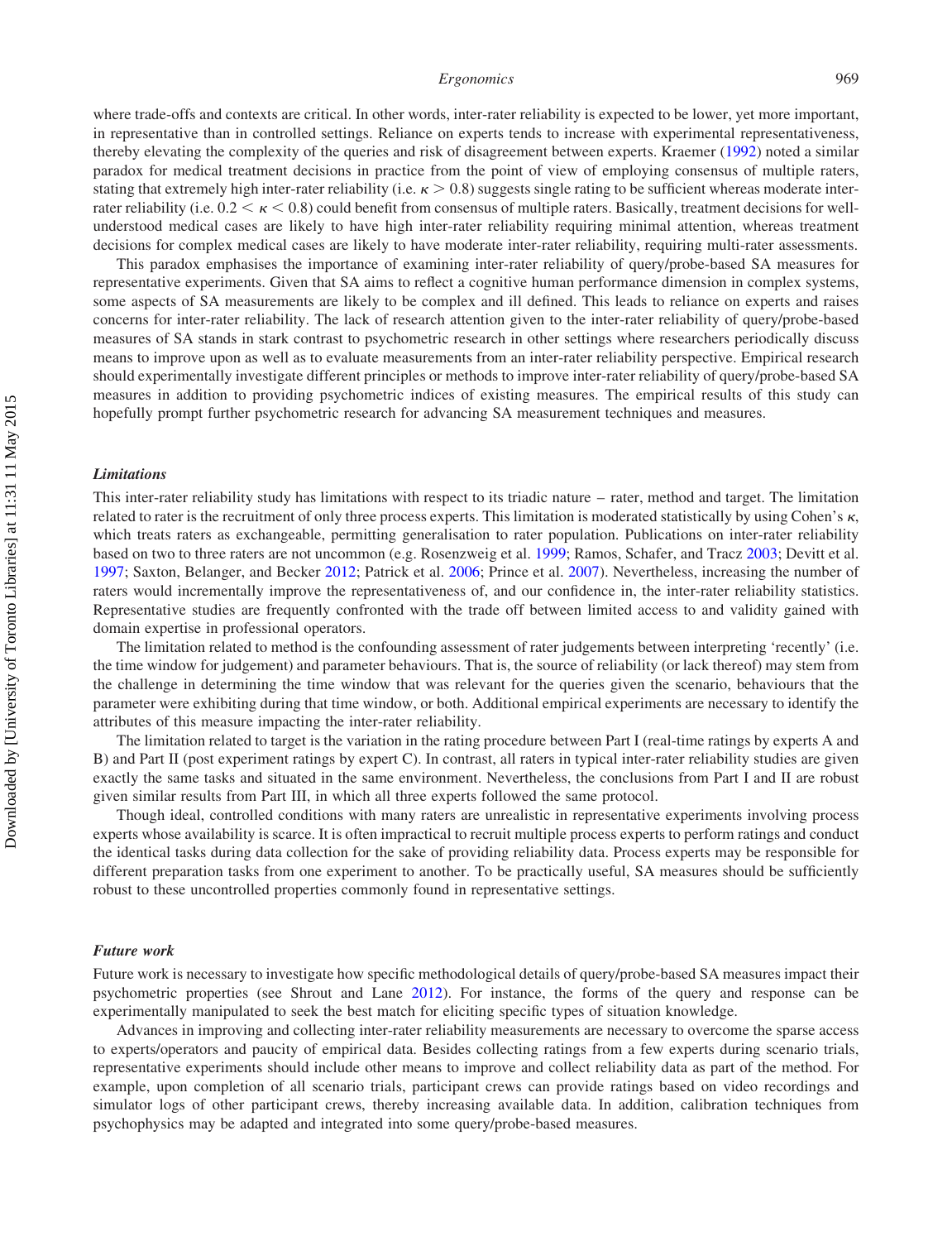Research must provide additional empirical data on other forms of reliability – internal consistency, test–retest and parallel form reliability – that appear largely as secondary results in the literature. Advances in psychometric methodology might be necessary to examine internal consistency reliability, of which the research focuses on a static set of questions rather than queries/probes that vary from one trial to another.

## **Conclusion**

This study is the first explicit examination of inter-rater reliability of query/probe-based SA measures. The results for the SA measure evaluated in this representative study alert researchers to the inter-rater reliability issue of query/probe-based techniques for measuring SA. This particular query/probe-based SA measure demonstrated 'moderate' inter-rater reliability even though the queries were seemingly direct and simple. The lack of agreement on the 'correct' answers to queries and probes means that process experts may introduce unwanted variability in the data, thereby leading to inconsistency of SA measurements and experimental results. Thus, analysis and interpretation of data collected from query/probe-based SA measures must attend to inter-rater reliability. However, the literature neglects, at least by omission, inter-rater reliability of query/probe-based SA measures. There is virtually no discussion on constructing queries and probes about operations of complex systems that ensure consistent interpretation across professionals. Consequently, the interpretation of experimental results may be biased. This empirical study highlights the paucity of empirical assessment on the inter-rater reliability of query/probe-based measures that should be addressed in future studies to build a strong empirical foundation for SA research.

### Acknowledgements

Thanks to Professor Neville Stanton, Justin Hollands, Mark Chignell and Birsen Donmez for providing valuable feedback on this work. We thank Andreas Bye, of the Halden Reactor Project, for his effort in making this study possible.

## Funding

This research was supported through a grant from the Natural Science and Engineering Research Council of Canada and internal funding of the OECD Halden Reactor Project. We are indebted to Maren H. Rø-Eitrheim for supporting the recruitment of the process expert and gallery set-up for data collection.

### Notes

- 1. Indices based on judges assigning similar rank ordering for the targets are referred to as inter-rater reliability, whereas indices based on judges assigning identical rating level of the targets are referred to as inter-rater agreement. The reliability statistics are typically used for measurements in interval and ratio scales, whereas agreement statistics are typically used for measurements in nominal scales. Common usage often does not distinguish between inter-rater reliability and agreement, but it is important to identify the type of measurement scales to select the appropriate statistics, which assume certain scale properties.
- 2. Translated 'Measuring Situation Awareness of Area Controllers within the Context of Automation' from German.
- 3. Empirical evidence is also limited for SA measures adopting techniques other than the query/probe-based technique. The authors are aware of only three other empirical studies that include inter-rater reliability indices – each for a different rating scale (Patrick et al. 2006; Waag and Houck 1994; Vidulich and Hughes 1991).

# References

Bernardin, H. J., and M. R. Buckley. 1981. "Strategies in Rater Training." The Academy of Management Review 6: 205–212.

Boring, R. L. 2003. "Improving Human Scaling Reliability." Proceedings of the Human Factors and Ergonomics Society Annual Meeting 47: 1820– 1824.

Boring, R. L., and R. L. West. 2008. "Constrained scaling in psychometric magnitude mapping." Proceedings of the 24th Annual Meeting of the International Society for Psychophysics 24: 297– 302.

Cohen, J. 1960. "The coefficient of agreement for nominal scales." Educational and Psychological Measurement 20: 37 – 46.

Conway, J. M., and A. I. Huffcutt. 1997. "Psychometric Properties of Multisource Performance Ratings: A Meta-Analysis of Subordinate, Supervisor, Peer, and Self-Ratings." Human Performance 10: 331-360.

Conway, J. M., R. A. Jako, and D. F. Goodman. 1995. "A Meta-Analysis of Interrater and Internal Consistency Reliability of Selection Interviews." Journal of Applied Psychology 80: 565-579.

Devitt, J., M. Kurrek, M. Cohen, K. Fish, P. Fish, P. Murphy, and J.-P. Szalai. 1997. "Testing the Raters: Inter-Rater Reliability of Standardized Anaesthesia Simulator Performance." Canadian Journal of Anesthesia [Journal canadien d'anesthésie] 44: 924–928.

Drøivoldsmo, A., G. Skraaning Jr., M. Sverrbo, J. Dalen, T. Grimstad, and G. Andresen. 1998. Continuous Measures of Situation Awareness and Workload. Halden: OECD Halden Reactor Project.

Durso, F. T., M. K. Bleckley, and A. R. Dattel. 2006. "Does Situation Awareness Add to the Validity of Cognitive Tests?" Human Factors 48: 721– 733.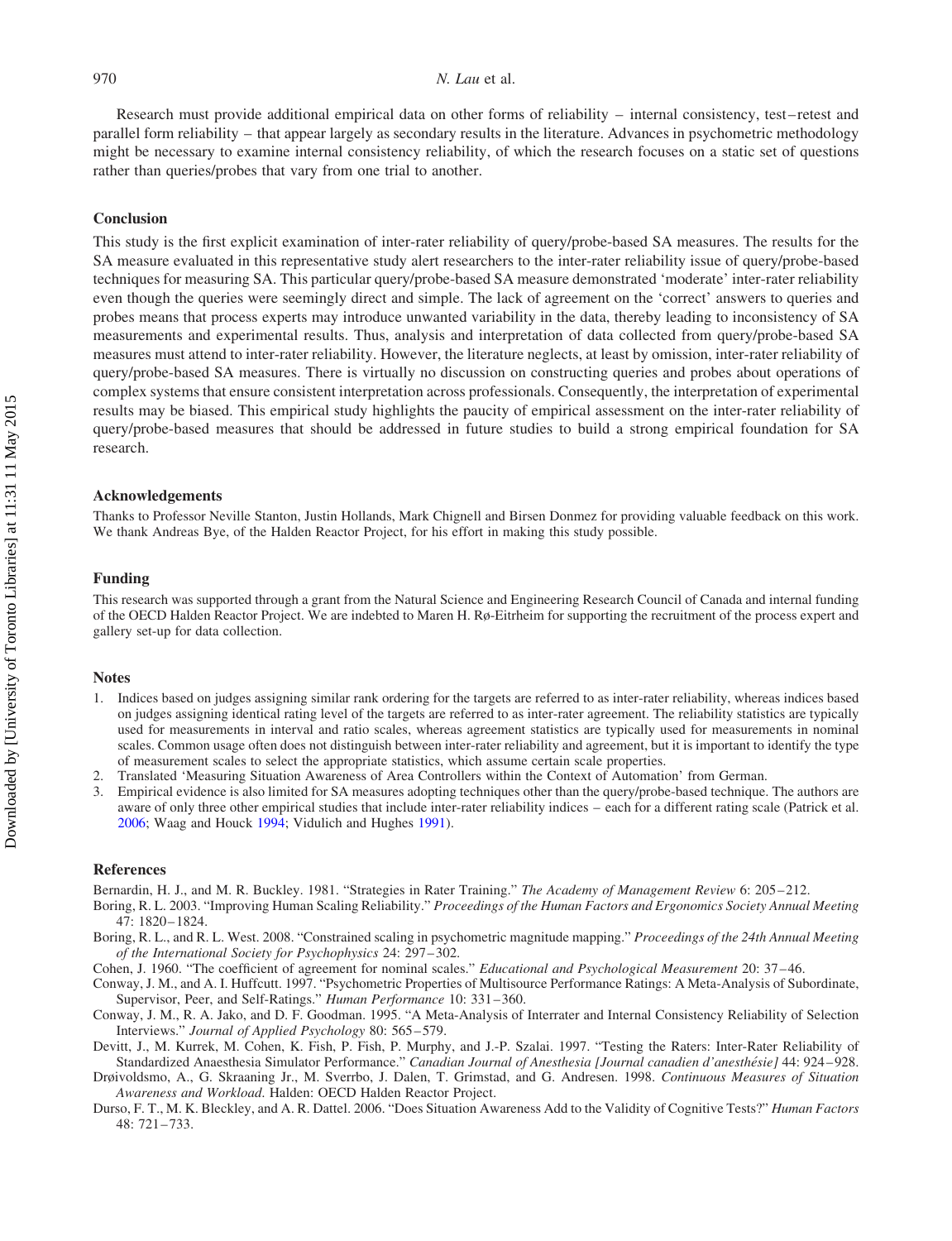- Durso, F. T., T. R. Truitt, C. A. Hackworth, J. M. Crutchfield, and C. A. Manning. 1998. "En Route Operational Errors and Situational Awareness." The International Journal of Aviation Psychology 8: 177– 194.
- Eckes, T. 2008. "Rater Types in Writing Performance Assessments: A Classification Approach to Rater Variability." Language Testing 25: 155– 185.
- Endsley, M. R. 1988. "Situation Awareness Global Assessment Technique (SAGAT)." In National Aerospace, Electronics Conference (NAECON), 789– 795. New York, NY: IEEE.
- Endsley, M. R. 1995. "Measurement of Situation Awareness in Dynamic Systems." Human Factors 37: 65 84.
- Endsley, M. R. 2000. "Direct Measurement of Situation Awareness: Validity and Use of SAGAT." In Situation Awareness: Analysis and Measurement, edited by M. R. Endsley and D. J. Garland, 147– 174. Mahwah, NJ: Lawrence Erlbaum Associates.
- Fleiss, J. L., and J. Cohen. 1973. "The Equivalence of Weighted Kappa and the Intraclass Correlation Coefficient as Measures of Reliability." Educational and Psychological Measurement 33: 613-619.
- Fracker, M. L. 1991. Measures of Situation Awareness Review and Future Directions. Dayton, OH: Wright-Patterson Air Force Base.
- Gatsoulis, Y., V. S. Gurvinder, and A. A. Dehghani-Sanij. 2010. "On the Measurement of Situation Awareness for Effective Human-Robot Interaction in Teleoperated Systems." Journal of Cognitive Engineering and Decision Making 4: 69–98.
- Haddock, G., J. Mccarron, N. Tarrier, and E. B. Faragher. 1999. "Scales to Measure Dimensions of Hallucinations and Delusions: The Psychotic Symptom Rating Scales (PSYRATS)." Psychological Medicine 29: 879– 889.
- Hauss, Y., and K. Eyferth. 2003. "Securing Future ATM-Concepts' Safety by Measuring Situation Awareness in ATC." Aerospace Science and Technology 7: 417-427.
- Hogg, D. N., K. Follesø, F. S. Volden, and B. Torralba. 1995. "Development of a Situation Awareness Measure to Evaluate Advanced Alarm Systems in Nuclear Power Plant Control Rooms." Ergonomics 38: 2394-2413.
- Howell, D. 2002. Statistical Methods for Psychology. Pacific Grove, CA: Duxbury/Thomson Learning.
- Jeannot, E. 2000. Situation Awareness, Synthesis of Literature Research. Brussels: Eurocontrol.
- Jeannot, E., C. Kelly, and D. Thompson. 2003. The Development of Situation Awareness Measures in ATM Systems. Brussels: Eurocontrol.
- Jones, D. G., and M. R. Endsley. 2004. "Use of Real-Time Probes for Measuring Situation Awareness." The International Journal of Aviation Psychology 14: 343– 367.
- Jonsson, A., and G. Svingby. 2007. "The Use of Scoring Rubrics: Reliability, Validity and Educational Consequences." *Educational* Research Review 2: 130– 144.
- Karlsson, T., H. Jokstad, B. D. Meyer, C. Nilhlwing, S. Norrman, E. K. Puska, P. Raussi, and O. Tiihonen. 2001. OECD Halden Reactor Project: The HAMBO BWR Simulator of HAMMLAB. Halden Institutt for Energiteknikk.
- Kraemer, H. C. 1992. "How Many Raters? Toward the Most Reliable Diagnostic Consensus." Statistics in Medicine 11: 317-331.
- Landis, J. R., and G. G. Koch. 1977. "The Measurement of Observer Agreement for Categorical Data." Biometrics 33: 159–174.
- Lau, N., G. A. Jamieson, and G. Skraaning Jr. 2012. "Inter-Rater Reliability of Expert-Based Performance Measures." In Proceedings of the 8th American Nuclear Society International Topical Meeting on Nuclear Plant Instrumentation, Control and Human-Machine Interface Technologies (NPIC & HMIT), 1974– 1982. San Diego, CA: American Nuclear Society.
- Lievens, F. 2001. "Assessor Training Strategies and Their Effects on Accuracy, Interrater Reliability, and Discriminant Validity." Journal of Applied Psychology 86: 255–264.
- Maxwell, S. E., and H. D. Delaney. 1990. *Designing Experiments and Analyzing Data: A Model Comparison Perspective.* Mahwah, NJ: Lawrence Erlbaum Associates.
- Mcguinness, B. 2004. "Quantitative Analysis of Situational Awareness (QUASA): Applying Signal Detection Theory to True/False Probes and Self-Ratings." Proceedings of the Ninth International Command and Control Research and Technology Symposium, San Diego, CA.
- Miller, T. J., T. H. Mcglashan, J. L. Rosen, K. Cadenhead, J. Ventura, W. Mcfarlane, D. O. Perkins, G. D. Pearlson, and S. W. Woods. 2003. "Prodromal Assessment With the Structured Interview for Prodromal Syndromes and the Scale of Prodromal Symptoms: Predictive Validity, Interrater Reliability, and Training to Reliability." Schizophrenia Bulletin 29: 703-715.
- Mitchell, S. K. 1979. "Interobserver Agreement, Reliability, and Generalizability of Data Collected in Observational Studies." Psychological Bulletin 86: 376–390.
- Mumaw, R. J., E. M. Roth, K. J. Vicente, and C. M. Burns. 2000. "There is More to Monitoring a Nuclear Power Plant than Meets the Eye." Human Factors 42: 36-55.
- Murphy, K. R., and C. O. Davidshofer. 1998. Psychological Testing: Principles and Applications. Upper Saddle River, NJ: Prentice Hall.
- Neal, A., M. A. Griffin, J. Paterson, and P. Bordia. 1998. "Development of Measures of Situation Awareness, Task Performance, and Contextual Performance in Air Traffic Control." Fourth Australian Aviation Psychology Symposium, Sydney, Australia.
- Øwre, F., J. Kvalem, T. Karlsson, and C. Nihlwing. 2002. "A New Integrated BWR Supervision and Control System." In Proceedings of IEEE 7th Conference on Human Factors and Power Plants, 4-41 –4-47, Scottsdale, AZ.
- Patrick, J., N. James, A. Ahmed, and P. Halliday. 2006. "Observational Assessment of Situation Awareness, Team Differences and Training Implications." *Ergonomics* 49: 393-417.
- Pew, R. W. 2000. "The State of Situation Awareness Measurement: Heading Toward the Next Century." In Situation Awareness Analysis and Measurement, edited by M. R. Endsley and D. J. Garland, 33–37. Mahwah, NJ: Lawrence Erlbaum Associates.
- Prince, C., E. Ellis, M. T. Brannick, and E. Salas. 2007. "Measurement of Team Situation Awareness in Low Experience Level Aviators." The International Journal of Aviation Psychology 17: 41-57.
- Ramos, K. D., S. Schafer, and S. M. Tracz. 2003. "Validation of the Fresno Test of Competence in Evidence Based Medicine." BMJ 326: 319– 321.
- Rosenzweig, S., T. P. Brigham, R. D. Snyder, G. Xu, and A. J. Mcdonald. 1999. "Assessing Emergency Medicine Resident Communication Skills Using Videotaped Patient Encounters: Gaps in Inter-Rater Reliability." The Journal of Emergency Medicine 17: 355– 361.